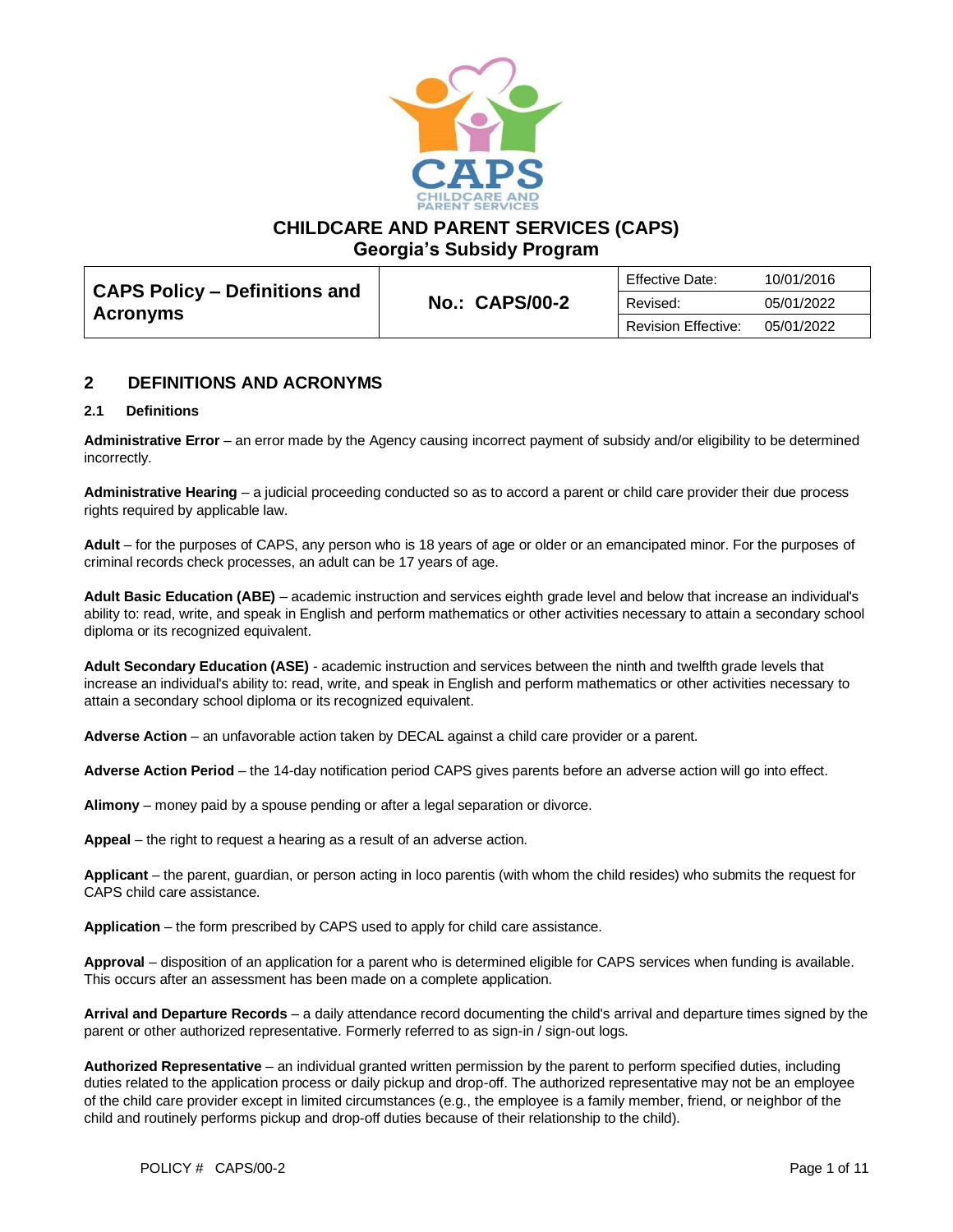| <b>CAPS Policy - Definitions and</b> |                       | <b>Effective Date:</b>     | 10/01/2016 |
|--------------------------------------|-----------------------|----------------------------|------------|
|                                      | <b>No.: CAPS/00-2</b> | Revised:                   | 05/01/2022 |
| <b>Acronyms</b>                      |                       | <b>Revision Effective:</b> | 05/01/2022 |

**Before and After School Scholarship** – the type of scholarship authorized when child care is needed for a school age child before and/or after customary school hours while school is in operation for the child receiving care. Before and after school child care also includes children who are less than school age if receiving education through Georgia's Pre-K Program or Head Start.

**Biological** – parent who has given birth to (mother) or fathered the child or is related by blood affiliation to the third degree of consanguinity, such as, a parent, aunt, uncle, grandparent, great-grandparent, or older sibling.

**Boarde**r **Income** – direct payments for food and related shelter expenses, minus the cost of doing business. A boarder rents space within the applicant's residence. Please see definition for rental income when income is received from renting space at a location other than the applicant's own residence.

**Calendar Day** – time from 12:00 am to 11:59 pm.

**Capital Gains** – proceeds from the sale of capital goods or equipment. Proceeds are reported as capital gains for tax purposes, including items such as real estate, securities, machinery, etc., which are held as an investment for a set period of time. A capital gain is realized when the item(s) sold has appreciated in value from the original purchase price.

**CAPS/Quality Rated Probationary Status** – a licensed child care program that has not achieved a star rating, or is unable to maintain a star rating.

**CAPS/Quality Rated Provisional Status** – a licensed child care program that is new to CAPS and in the process of becoming Quality Rated.

**Case Record** – all documentation collected and retained for a child care provider and parent throughout the course of their participation in the CAPS program.

**Child and Parent Services (CAPS)** – Georgia's child care subsidy assistance program.

**Child Care and Development Block Grant (CCDBG) –** the primary source of federal funding for child care subsidies for lowincome working families.

**Child Care and Development Fund (CCDF)** – the funds allocated to states under the provisions of the Child Care and Development Block Grant Act, as amended. The fund consists of Discretionary Funds authorized under section 658B of the amended Act, and Mandatory and Matching Funds appropriated under section 418 of the Social Security Act.

**Child Care Scholarship** – a written authorization of eligibility for the CAPS program. For the purposes of the CAPS program, a child care scholarship provides authorization for eligibility to the parent, not eligibility for the child care provider. Scholarships can be issued (based on the family's needs) for full time, part time, or before/after school care.

**Child Care Learning Center** – means any place operated by an individual or any business entity recognized under Georgia law wherein are received for pay for group care, for fewer than 24 hours per day without transfer of legal custody, seven or more children under 18 years of age and which is required to be licensed. Child Care Learning Center also includes any day care center previously licensed by the Department of Human Resources and transferred pursuant to Code Section 20-1A-1 *et seq.*

**Child Care Resource and Referral Agency (CCR&R or R&R)** – statewide network of organizations that help parents choose child care by giving them referrals to local child care providers, information on state licensing requirements, etc. CCR&Rs also offer training and technical assistance as well as quality improvements activities to child care programs. For additional information, visi[t www.allgakids.org.](http://www.allgakids.org/)

**Child Development Associate (CDA)** – credential awarded by the Council for Professional Recognition to individuals who work in all types of early care and education programs, including Head Start, pre-k, infant-toddler, family child care and home visitor programs.

**Child Protective Services** – an investigation of child abuse or neglect that yields services to protect the child and strengthen the family.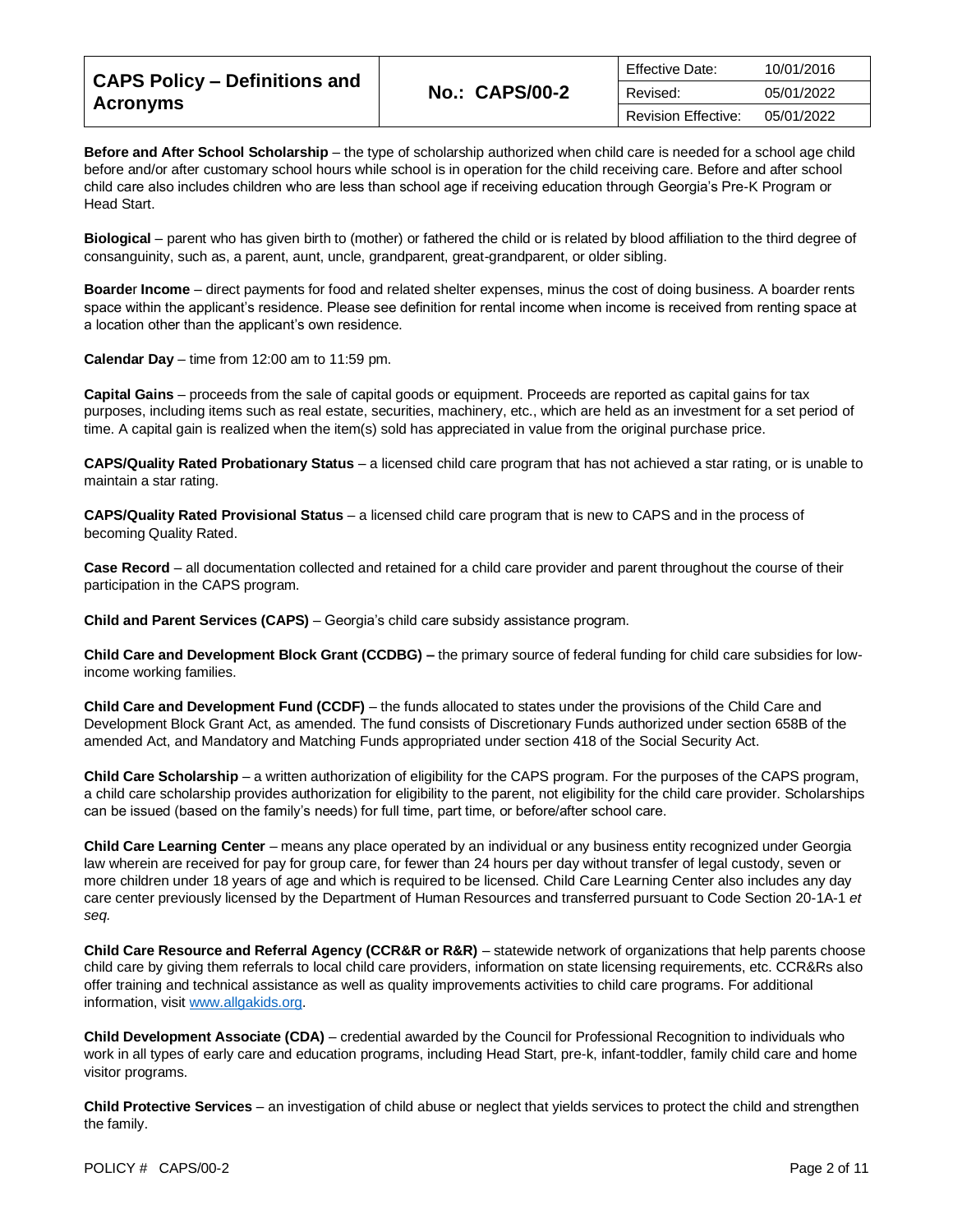| <b>CAPS Policy - Definitions and</b><br><b>Acronyms</b> |                       | Effective Date:            | 10/01/2016 |
|---------------------------------------------------------|-----------------------|----------------------------|------------|
|                                                         | <b>No.: CAPS/00-2</b> | Revised:                   | 05/01/2022 |
|                                                         |                       | <b>Revision Effective:</b> | 05/01/2022 |

**Child Support** – maintenance allowance paid by the noncustodial parent for the support of a child.

**Children with Disabilities** – a child that has a disability or developmental delay that impacts their learning, as measured and documented by appropriate diagnostic instruments and procedures by a licensed medical specialist. The disability or delay must be in one of the following areas: physical development, cognitive development, communication development, social or emotional development, or adaptive development. Children with disabilities may include: a child who is eligible for early intervention services under part C of the Individuals with Disabilities Education Act (20 U.S.C. 1431 et seq.); a child who is eligible for services under part B, section 619, of the Individuals with Disabilities Education Act (20 U.S.C. 1419); a child who is eligible for services under section 504 of the Rehabilitation Act of 1973 (29 U.S.C. 794); a child with a Medicaid waiver for persons with disabilities (i.e., Katie Beckett, NOW, or COMP); and a child receiving Supplemental Security Income for blindness or a disability.

**Claim** – an overpayment established or identified by DECAL as a result of an error or violation.

**Client Error** – an unintentional error caused by the parent. These include, but are not limited to, reporting false or inaccurate information, delays in reporting changes in household circumstances or provider arrangements, or excess payments made as the result of a request to continue benefits pending an administrative hearing.

**Comprehensive Records Check Determination** – a satisfactory or unsatisfactory determination by the department, based upon a Federal Bureau of Investigation fingerprint check, a search of the National Crime Information Center's National Sex Offender Registry, and a search of the following registries, repositories, or databases in the state where the actual or potential employee or director resides and in each state where such individual resided during the preceding five years: criminal registry or repository, with the use of fingerprints being required in the state where the individual resides and optional in other states; state sex offender registry or repository; and state based child abuse and neglect registry and data base.

**Core Standards** – health and safety standards identified as having the greatest impact on risk to children in care.

**Denial** – disposition of an application for a parent determined not eligible for CAPS services or when funding is not available. This occurs after an assessment has been made on a complete application.

**Department of Early Care and Learning (DECAL)** – the state entity, or Lead Agency, designated under §98.10 and 98.16(a) (Code of Federal Regulations) to which a CCDF grant is awarded and that is accountable for the use of the funds provided.

**Director** – the chief administrative or executive officer of the child care facility. This person is responsible for the daily onpremises supervision, operation, and maintenance of the facility.

**Dismissal** – the action taken to remove a child care provider from the CAPS program for failure to comply with DECAL policies or federal or state laws and regulations.

**Dispose** – the act of moving an application from pending status to either approved, denied, or unable to process.

**Disqualification** – a time-limited or permanent status that disallows a child care provider or parent from participating in CAPS for failure to comply with DECAL policies or federal or state laws and regulations.

**Dividends** – a share of profits received by a policy holder or shareholder.

**Earned Income** – income gained from paid work, such as wages, salaries, tips, net earnings from self-employment, etc.

**Electronic Signature** – occurs when the signatory affixes their signature, unique and private pin, photo, fingerprint recognition, or unique and individualized card scan to an electronic document.

**Eligible** – disposition of an application for a parent who may receive CAPS services when funding is available.

**Eligible Child –** at the time of eligibility determination or redetermination the child shall be under 13 years of age (under 18 years of age with a disability or developmental delay that impacts their learning or court ordered supervision); resides with a family whose income meets CAPS income requirements; resides with a family whose assets do not exceed \$1,000,000.00;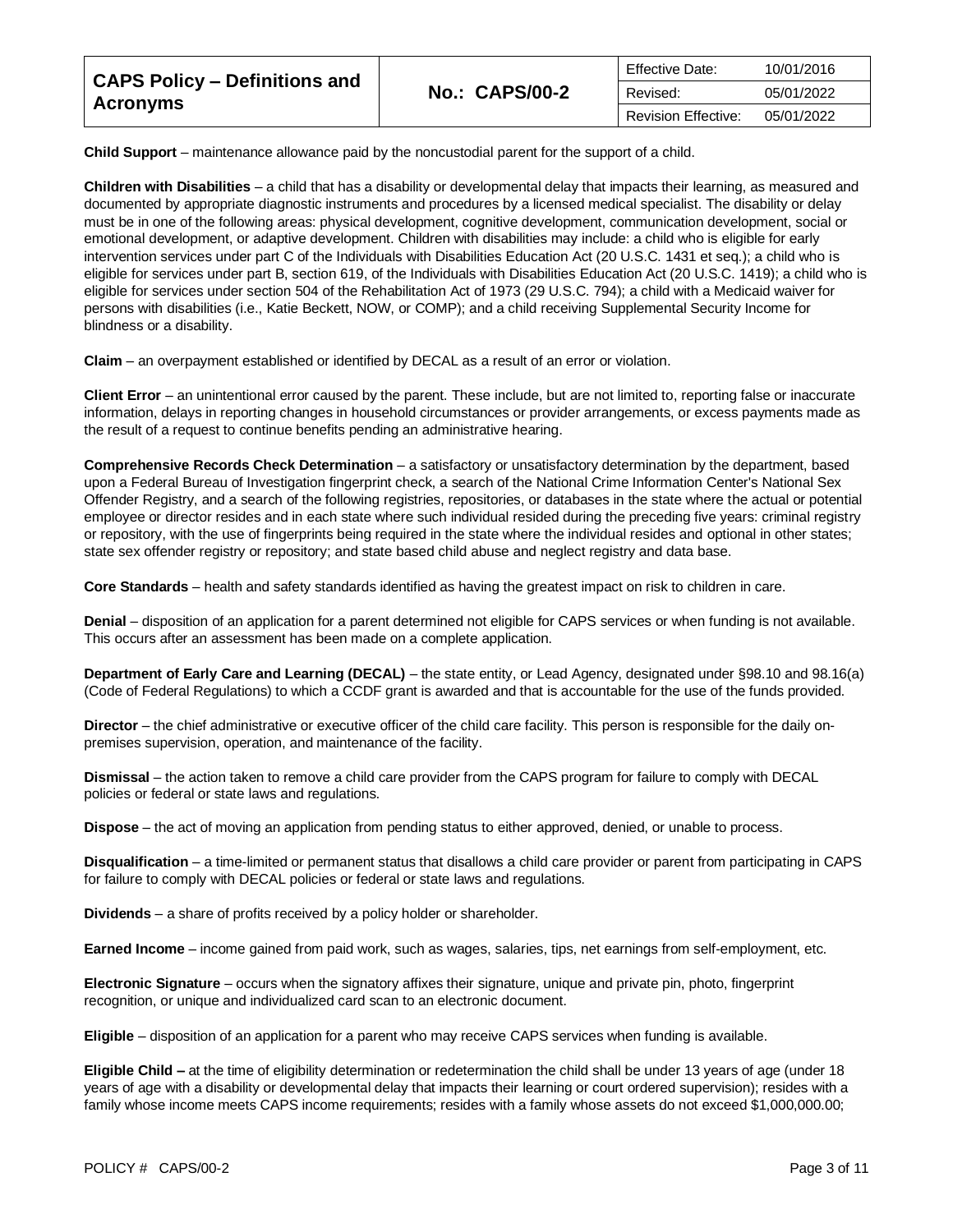| <b>CAPS Policy - Definitions and</b><br><b>Acronyms</b> |                       | Effective Date:            | 10/01/2016 |
|---------------------------------------------------------|-----------------------|----------------------------|------------|
|                                                         | <b>No.: CAPS/00-2</b> | Revised:                   | 05/01/2022 |
|                                                         |                       | <b>Revision Effective:</b> | 05/01/2022 |

and resides with a parent(s) who is employed or enrolled and participating in a vocational training or educational program, or receives, or has a need for protective services (as designated by CAPS).

**Eligible Postsecondary Institution –** a unit of the University System of Georgia; or a branch of the Technical College System of Georgia; or a private non-profit postsecondary institution located in Georgia that is authorized to participate in the Tuition Equalization Grant Program; a private proprietary (for profit) Baccalaureate Degree granting postsecondary institution located in Georgia that is eligible to participate in the Tuition Equalization Grant Program. The proprietary postsecondary institution must have met all requirements of the eligible postsecondary institution as defined by the Georgia Student Finance Commission by January 1, 2011.

**Eligibility Period** – the 12-month period for which a parent is authorized to receive CAPS services as long federally mandated requirements are met.

**Employment** – work performed by the parent in exchange for pay.

**English as a Second Language (ESL)** – instruction and adult education for English language learners to achieve competence in reading, writing, speaking, and comprehension of the English language that leads to: the attainment of a secondary school diploma or high school equivalency; transition to postsecondary education and training; or employment.

**Family Assessed Fee** – the amount the family should pay to share in the cost of child care based on their income and their family unit size.

**Family Child Care Learning Home** – means a private residence operated by any person who receives therein for pay for supervision and care fewer than 24 hours per day, without transfer of legal custody, at least three but not more than six children under 13 years of age who are not related to such persons and whose parents are not residents in the same private residence as the provider and which is required to be licensed; provided, however, that the total number of unrelated children cared for in such home, for pay and not for pay, may not exceed six children under 13 years of age at one time, except that a provider may care for two additional children three years of age or older for two designated one hour periods daily upon approval by the Department.

**Family Unit** – persons who are considered in the family for the purpose of determining CAPS eligibility.

Foster Care – children in the custody of the Department of Family and Children Services (DFCS) that have been removed from their home and are under the supervision of DFCS.

**Fraud** – a criminal act in which a child care provider, parent, or authorized representative makes a false statement and/or withholds information willfully, knowingly, and with deceitful intent and, as a result, obtains or attempts to obtain payment or assistance for which he/she is not eligible.

**Full Time Scholarship** – the type of scholarship authorized when full-time child care is needed for three or more days within a service week.

**General Equivalency Diploma (GED)** – a program of study leading to a secondary school diploma.

**Grievance** - any complaint regarding program services, policies, or procedures offered through the Childcare and Parent Services (CAPS) program excluding those that are subject to an administrative hearing. Grievances are handled and reviewed by impartial members of CAPS leadership.

**Gross Applicable Income** – income that is counted toward the maximum allowable income limit.

**Gross Wages/Salary** – income earned from work/employment, including base pay and tips, commissions, piece rate payments, and cash bonuses prior to deductions.

**Household** – all persons residing in the same home.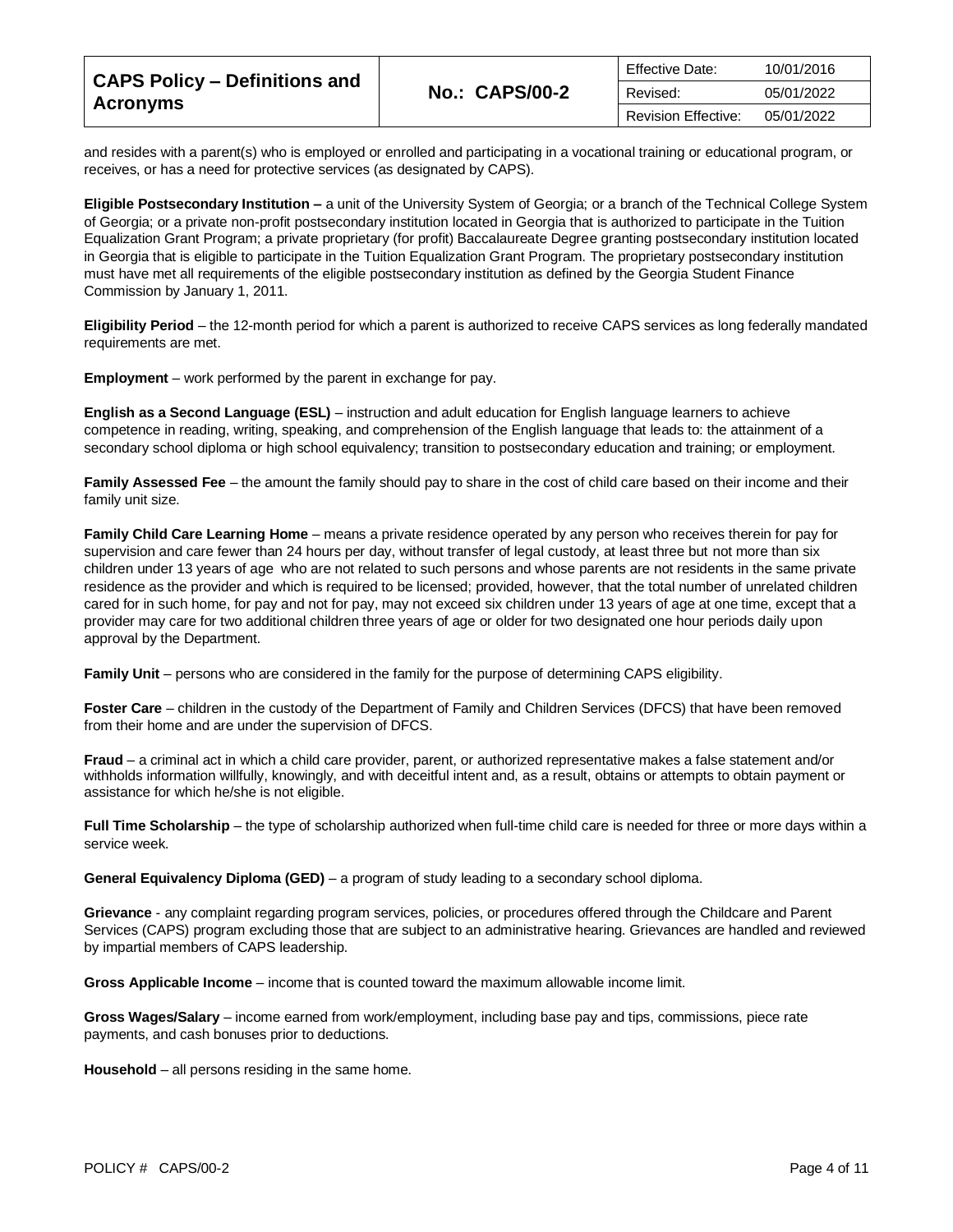| <b>CAPS Policy - Definitions and</b> |                       | Effective Date:            | 10/01/2016 |
|--------------------------------------|-----------------------|----------------------------|------------|
|                                      | <b>No.: CAPS/00-2</b> | Revised:                   | 05/01/2022 |
| <b>Acronyms</b>                      |                       | <b>Revision Effective:</b> | 05/01/2022 |

**Improper Payment** – any payment received in error. This may include a payment made for an incorrect amount, a payment made on behalf of an ineligible person or a payment made for a service not rendered or improperly authorized. This includes any duplicate payments or payments for services not received.

**In loco parentis** – person living with the child needing CAPS services who is one of the following: a non-custodial parent; another related person who acts as a caretaker (responsible for the care) of the child; a legal guardian; an unrelated adult who is at least age twenty-one (21) and whose petition for legal guardianship of the child is pending; an unrelated adult with whom DFCS has placed a child subsequent to a court order identifying DFCS as responsible for the child's care and supervision.

**Inactive Child Care Provider** – a child care provider that does not currently care for a child served by the CAPS program.

**Informal Provider** – family, friend, or neighbor who provides care for no more than two unrelated (or no more than six related) children for pay. Informal providers are not required to be licensed but must register with the CAPS program. Informal care can only be authorized in limited situations as detailed in [CAPS Participating Providers Policy \(CAPS/00-11\).](https://caps.decal.ga.gov/assets/downloads/CAPS/11-CAPS_Policy-Participating%20Providers.pdf)

**Integrated English Literacy and Civics Education (IELCE)** – instruction for adult English language learners, including professionals with degrees and credentials in their native countries, that provides them knowledge of the English language and other skills needed to function effectively as parents, workers, and to obtain United States citizenship.

**Irregular Income** – periodic fluctuations where earnings may not reflect an accurate projected annual income when determining eligibility based upon the previous four weeks of income.

**Lead Agency** – see definition of DECAL.

**License-Exempt Providers** – child care providers that can operate legally without a license. DECAL rules and guidelines for all exempt programs can be found a[t http://www.decal.ga.gov/CCS/Exemptions.aspx.](http://www.decal.ga.gov/CCS/Exemptions.aspx)

**Lump-Sum Repayment –** repayment option where the child care program or parent repays the entire amount of a claim in one payment.

**Major Parent** – adult who is the parent/person responsible for a minor parent. The major parent and the minor parent reside in the same household with the minor parent's child or children.

**Maximum Allowable Income Limit** – the highest income threshold for CAPS eligibility.

**Military Allotments** – payment received by a family unit member who is a dependent or a spouse of a military staff member.

**Minor** – for the purposes of CAPS eligibility, an individual who has not yet reached their 18th birthday. For the purposes of criminal records check processes, an individual who has not yet reached their  $17<sup>th</sup>$  birthday.

**Minor Parent** – any person 20 years of age or younger who has a child.

**Net Income from Self-Employment (Farm)** – gross receipts minus operating expenses for one's own business, professional enterprise, or partnership. Gross receipts include the value of all goods purchased, rent, heat, light, power, depreciation charges, wages, and similar items. Operating expenses include cost of feed, fertilizer, seed, and other farming supplies, cash wages paid to farmhands, depreciation changes, cash, rent, interest on farm mortgages, farm building repairs, farm taxes (not state and federal income taxes), and similar expenses. The value of fuel, food, or other farm products used for family living is not included as part of net income.

**Net Income from Self-Employment (Non-Farm)** – gross receipts minus expenses from one's own business, professional enterprise, or partnership. Gross receipts include the value of all goods sold and services rendered. Expenses include cost of goods purchased, rent, heat, light, power, depreciation charges, wages, and salaries paid, business taxes, (not personal income taxes), and similar costs. The value of salable merchandise consumed by the proprietors of retail stores is not included as part of net income.

**Non-relative Informal Provider** – child care that is provided by a caregiver who is not related to the child by blood or marriage.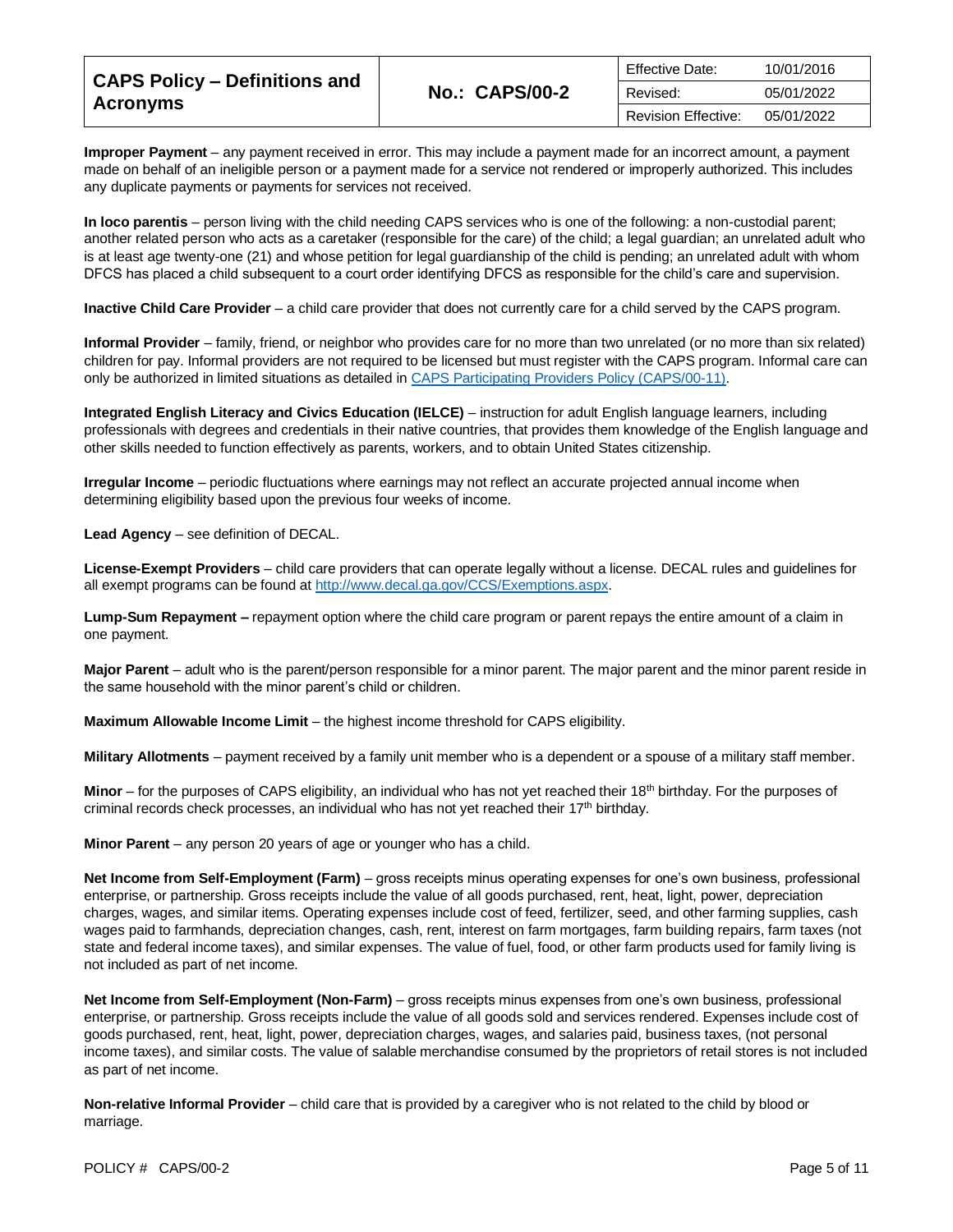| <b>CAPS Policy - Definitions and</b><br><b>Acronyms</b> |                       | <b>Effective Date:</b>     | 10/01/2016 |
|---------------------------------------------------------|-----------------------|----------------------------|------------|
|                                                         | <b>No.: CAPS/00-2</b> | Revised:                   | 05/01/2022 |
|                                                         |                       | <b>Revision Effective:</b> | 05/01/2022 |

**Office of State Administrative Hearings (OSAH)** – means the executive state agency responsible for the administration of the Georgia Administrative Procedure Act. OSAH is not accountable to the management of the CAPS program or DECAL.

**Offsetting** – a reduction in a child care provider's on-going payments to recoup an established overpayment.

**Overpayment –** an improper payment where the parent or child care provider receives more in services or payment(s) than they are entitled to receive.

**Parent** – a parent by blood, marriage, or adoption; a legal guardian; or other person standing in loco parentis (acting in the role of a parent or guardian). Parent also include any persons recognized by Georgia law or a competent court of jurisdiction as serving in loco parentis.

**Part Time Scholarship** – the type of scholarship authorized when part-time child care is needed for one or two days during a service week. This scholarship can be authorized when child care is needed sporadically throughout the eligibility period (e.g., teacher work days, student holidays, etc.)

**Premises** – a building, group of buildings, and/or contiguous parcels of land under the control of a single owner who may rent out portions of the premises.

**Program Violation** – an intentional submission of incomplete, incorrect, or falsified documents or information in order to qualify for assistance or receive payments that an individual or child care provider is not authorized to receive.

**Provider** – the person, facility, or program chosen by the parent(s) to provide child care.

**Provider Error** – an unintentional error caused by the provider where payments are made based on incorrect and/or inaccurate information.

**Public Assistance** – payment in or by money, medical care, remedial care, goods, or services to or for the benefit of needy persons.

**Quality Rated** – Georgia's system to assess, improve, and communicate the level of quality in early education and school‐age care programs. Similar to rating systems for hotels or restaurants, Quality Rated assigns a rating of one, two, or three stars to early education and school‐age care programs that go above and beyond minimum licensing standards.

**Quality Rated Cohort Group** – the process under which a provider signs up to complete their Quality Rating in a given year. Each year consists of four separate cohorts that have a predefined number of program slots available. Each cohort has its own window when a portfolio must be submitted and the three months window during which the program observation will be conducted. Cohort slots are released in October for the following year and are available for selection in a provider's Quality Rated account.

**Quality Rated Provider** – a licensed child care program that is one-, two-, or three-star rated in Quality Rated (Georgia's Quality Rating and Improvement System).

**Registration Fee** – the fee charged by a provider for enrollment.

**Regular Income** – a consistent pattern of pay for six consecutive months of earnings. It can include unearned and earned income.

**Regular Lottery Payments** – a sum of money received as a result of purchasing a winning ticket in a game of chance paid on a consistent basis.

**Reinstatement** – a process that allows a child care provider who has been dismissed or disqualified from receiving subsidies through CAPS to become eligible for enrollment once again.

**Relative Informal Provider** – child care that is provided by a caregiver who is related to the child by blood, marriage, or adoption within the third degree of consanguinity, such as an aunt, uncle, grandparent, great-grandparent, or older sibling.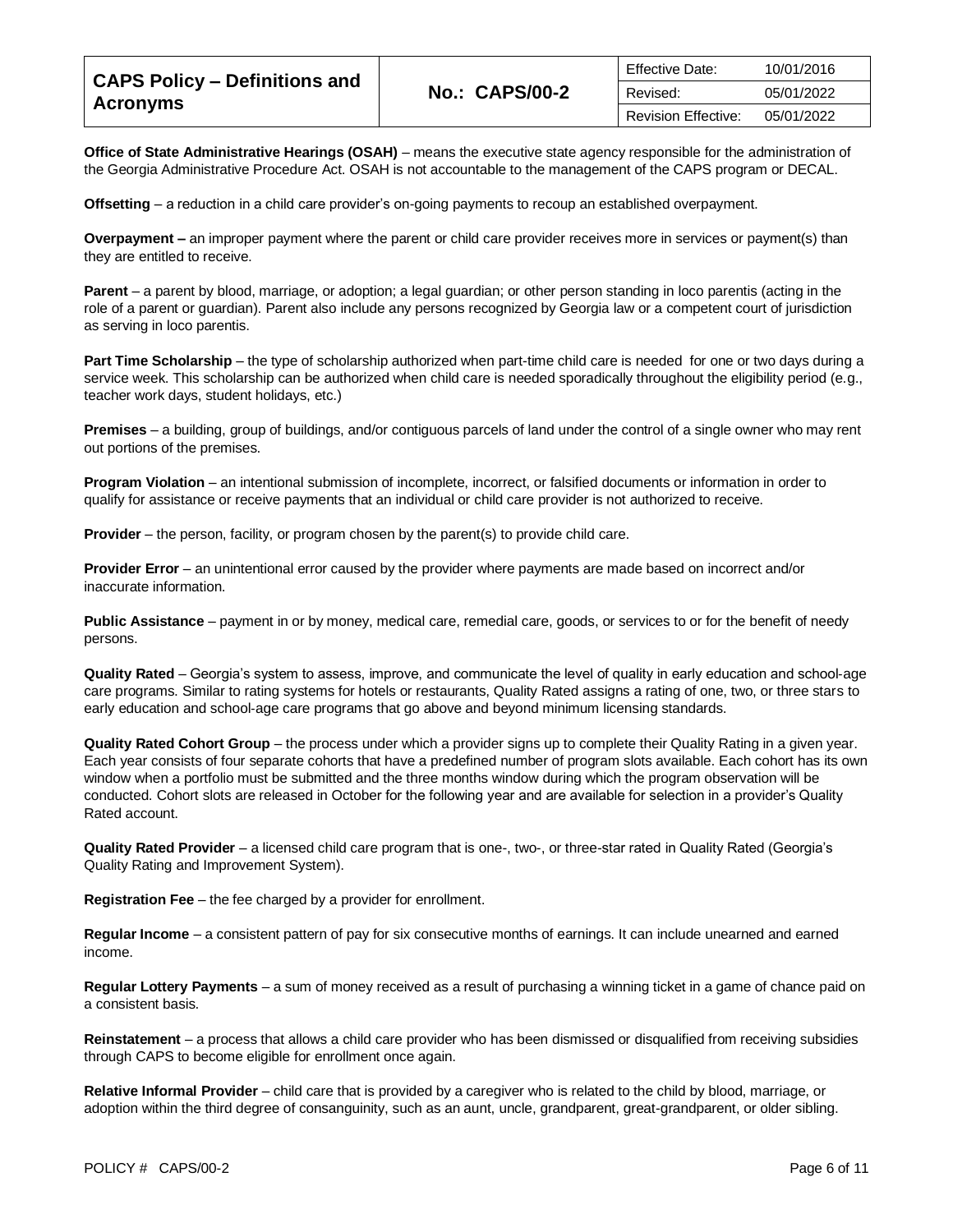| <b>CAPS Policy - Definitions and</b> |                       | <b>Effective Date:</b>     | 10/01/2016 |
|--------------------------------------|-----------------------|----------------------------|------------|
|                                      | <b>No.: CAPS/00-2</b> | Revised:                   | 05/01/2022 |
| <b>Acronyms</b>                      |                       | <b>Revision Effective:</b> | 05/01/2022 |

**Rental Income** – money received on property owned and rented to others at a location other than at the applicant's own residence. Please see the definition of Boarder Income when space within the applicant's own residence has been rented to a Boarder(s).

**Repayment Statement** – form signed by the child care provider or parent when a claim has been established or identified by DECAL as a result of an error or violation. The statement documents the amount of the claim and includes the frequency, method, and time period for repayment.

**Sanction** – action available under federal, state, or local law, regulation, or policy that may be utilized by DECAL when a child care provider or parent is found to be in noncompliance with CAPS policies and rules.

**School Age** – children who are at least five years old by the first of September of the current school year and who are eligible to attend public school and who are under 13 years old (or up to age 18 years for children with disabilities). For the purposes of CAPS, children enrolled in Georgia's Pre-K Programs are considered school age.

**Serious Injury** – a death or an incident requiring hospitalization or professional medical attention other than first aid of a child while in the care of the provider that was the result of a substantiated intentional or gross negligent act on behalf of the provider or staff that indicates a deficiency in the operation or management of the program. Any case of serious injury that was substantiated by DECAL will be deemed as Extreme Harm and Imminent Danger according to DECAL's Integrated Enforcement and Compliance System.

**Service Week** – the time period CAPS uses for providers to identify the type of care provided. Service begins on Monday . and ends on Sunday.

**Single Parent** – parent who resides with his/her child and is legally and/or financially responsible for the child when there is no other legally and/or financially responsible person for the child residing with that eligible family.

**Social Security** – for the purposes of CAPS eligibility determination, these are retirement and survivor's insurance payments from the social security administration.

**Standard of Promptness (SOP)** – the time period within which certain actions must be taken.

**State Median Income** – income distribution promulgated by the United States Department of Health and Human Services that CAPS uses to determine the program income guidelines.

**State Provider Management Agent (SPMA)** – the vendor that the subsidy program contracts with to manage financial reimbursements for child care providers which participate in the subsidy program. The SPMA may conduct training, engage in marketing activities and participate in special initiatives related to the subsidy program and the Department of Early Care and Learning.

**State Provider Management System (SPMS)** – the information technology system that the SPMA uses to manage its work, and the system that the subsidy program uses to manage data related to subsidy services.

**State-approved Activity** – any activity as defined by CAPS in which the parent must participate as an eligibility requirement.

**Student Parent** – parent with dependent children enrolled in one of the following: adult education, **vocational training**, **technical certificate of credit (TCC)**, **technical college diploma (TCD)**, early childhood education (ECE) credential or certification training, educational or training program through **WorkSource Georgia**, associates or bachelor's degree program.

**Suspension** – when a CAPS case is active but there are no active scholarships.

**Technical Certificate of Credit (TCC) –** an academic credential granted by a postsecondary institution indicating satisfactory completion of training by a student in an undergraduate program of study which is not a diploma program of study, an associate, baccalaureate, or graduate degree or continuing education. A certificate program of study typically requires fewer credit hours than a diploma program of study.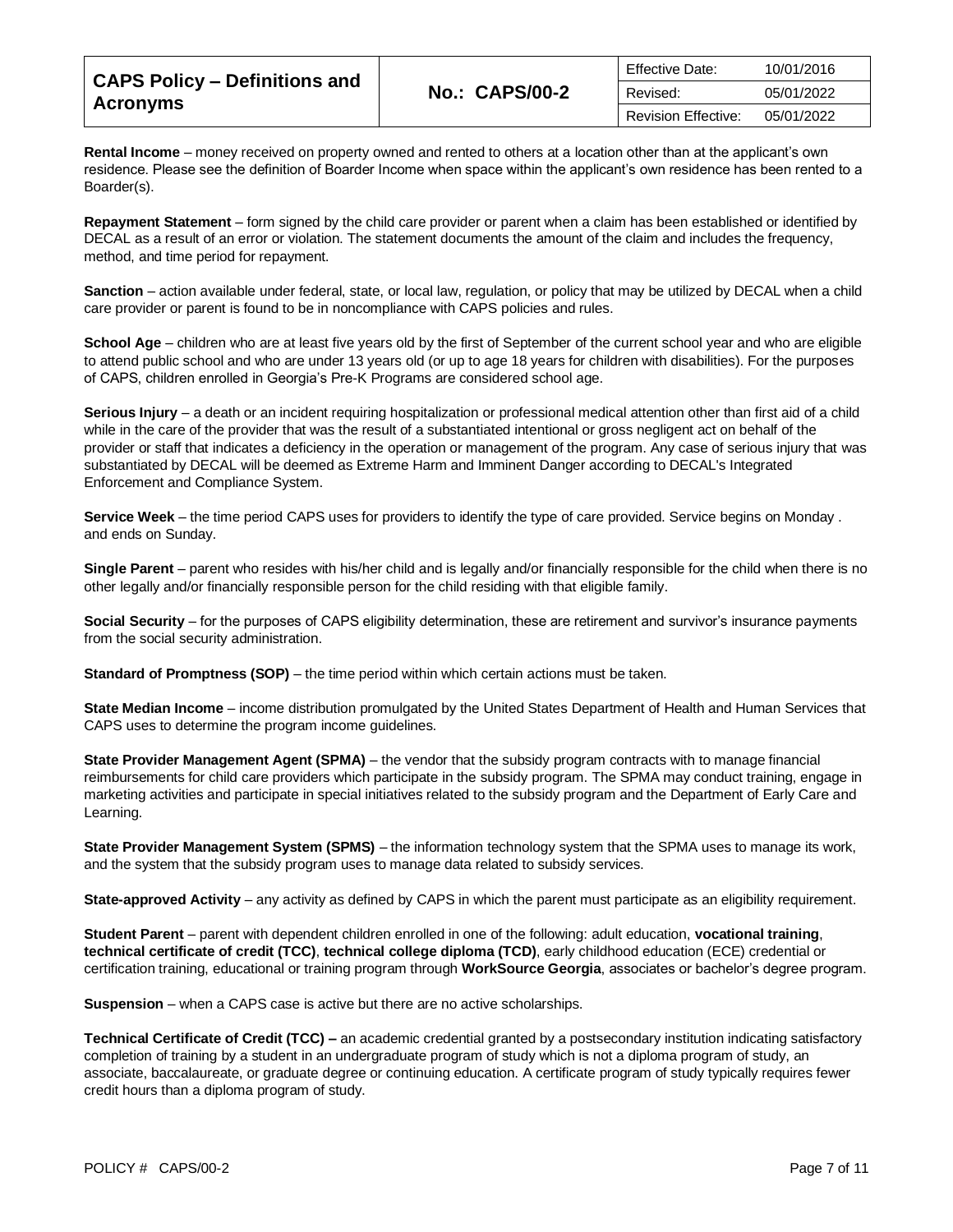| <b>CAPS Policy - Definitions and</b> |                       | Effective Date:            | 10/01/2016 |
|--------------------------------------|-----------------------|----------------------------|------------|
|                                      | <b>No.: CAPS/00-2</b> | Revised:                   | 05/01/2022 |
| <b>Acronyms</b>                      |                       | <b>Revision Effective:</b> | 05/01/2022 |

**Technical College Diploma (TCD)** –an academic credential granted by a postsecondary institution including satisfactory completion of training by a student in an undergraduate program of study which is not a certificate program of study, an associate, baccalaureate, or graduate degree. A diploma program of study typically requires more credit hours than a certificate program of study.

**Temporary Assistance for Needy Families (TANF)** – the monthly cash assistance program for low-income families with children under age 18 and children 18 years of age who are attending school full-time.

**Temporary Change** – any time-limited absence from work for an employed parent due to such reasons as the need to care for a family member or an illness; any interruption in work for a seasonal worker who is not working; any student holiday or break for a parent participating in a training or educational program; any reduction in work, training, or education hours, as long as the parent is still working or attending a training or educational program; any other time-limited cessation of work or attendance at a training or educational program that does not exceed 13 weeks; any change in age, including turning 13 years old during the eligibility period; any change in residency within the state of Georgia.

**TANF Diversion** – occurs when a parent, after receiving short term assistance, voluntarily closes their TANF case in order to not exceed the 48-month lifetime limit on TANF participation.

**Transportation Records** – includes transportation agreements and logs maintained in accordance with child care licensing rules for licensed providers or health and safety standards manuals for license-exempt and informal providers.

**Underpayment** – an improper payment where the parent or child care provider receives fewer services or less payment(s) than she or he is entitled to receive.

**Unearned Income** – income gained from sources other than employment or work, such as interest and dividends from investments, retirement income, social security, unemployment benefits, alimony, and child support.

**Unemployment Compensation** – money received from government unemployment insurance agencies or private companies during times of unemployment and strike benefits received from labor unions.

**Unable to Process** – disposition of an application when the application cannot be processed due to: (1) any duplicate application or (2) missing or incomplete information or verification documents.

**Uniform Accounting System** (**UAS) Code** – codes used to direct funds and maintain a tracking system for the various populations served in CAPS. Each UAS code is used to serve a particular population (e.g., TANF, Pre-K, Transitional Child Care (TCC), Summer Transition Program (STP), Foster Care, and low-income working families). A list of the UAS codes is included as part of the appendices.

**Veteran's Benefits** – pensions or benefits paid to a retired/disabled veteran or their surviving dependents.

**Vocational Training –** instructional programs or courses that focus on education, training, and skills required to prepare for a particular job function or trade. (At DECAL's sole discretion, instructional programs or courses completed at non-academic institution may be considered for approval.)

**Wages or Salary** – earnings received in exchange for work performed as an employee, including armed services pay, consideration of tips, commissions, piece rate payments, wages/salary advances, vacation pay, overtime pay, sick pay, contract employment, and cash bonuses.

**Withdrawn** – an application status when the parent rescinds their application.

**Worker's Compensation** – money received from private or public insurance companies for injuries incurred at work.

**WorkSource Georgia** – is the state's program responsible for integrating education, training, and job services under the Workforce Innovation and Opportunity Act (WIOA). WorkSource Georgia provides oversite to the state's 19 Local Workforce Development Areas (LWDA), who operate one stop centers.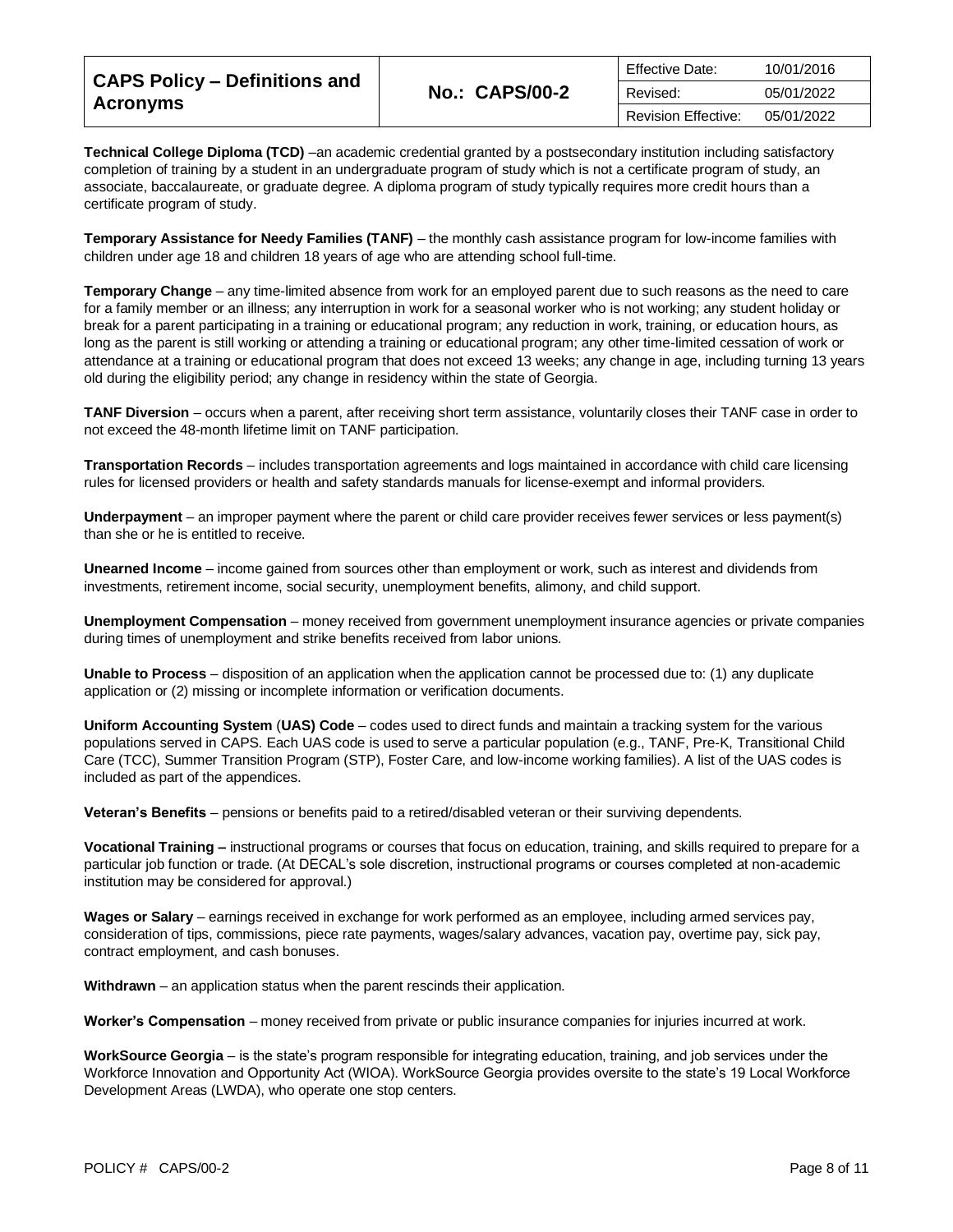| <b>CAPS Policy - Definitions and</b> | <b>No.: CAPS/00-2</b> |
|--------------------------------------|-----------------------|
| <b>Acronyms</b>                      |                       |

## **2.2 Acronyms**

| AE           | <b>Administrative Error</b>                                    |
|--------------|----------------------------------------------------------------|
| <b>ABE</b>   | <b>Adult Basic Education</b>                                   |
| APRN         | <b>Advanced Practice Registered Nurse</b>                      |
| <b>ASE</b>   | <b>Adult Secondary Education</b>                               |
| <b>CAPS</b>  | <b>Childcare and Parent Services</b>                           |
| <b>CACFP</b> | Child and Adult Care Food Program                              |
| CCDBG        | Child Care and Development Block Grant                         |
| CCDF         | Child Care and Development Fund                                |
| CCS          | Child Care Services (Licensing)                                |
| CCR&R        | Child Care Resource and Referral Agency                        |
| <b>CDA</b>   | Child Development Associate                                    |
| СE           | <b>Client Error</b>                                            |
| CPR.         | Cardiopulmonary Resuscitation                                  |
| CPS.         | <b>Child Protective Services</b>                               |
| <b>CRC</b>   | Criminal Records Check                                         |
| <b>DECAL</b> | Department of Early Care and Learning                          |
| <b>DFCS</b>  | Division of Family and Children Services                       |
| DHS.         | Department of Human Services                                   |
| EHS.         | Early Head Start                                               |
| ESL.         | English as a Second Language                                   |
| FPL.         | <b>Federal Poverty Level</b>                                   |
| GED          | General Equivalency Diploma                                    |
| GRG          | <b>Grandparents Raising Grandchildren</b>                      |
| IE           | Inadvertent Error                                              |
| <b>INA</b>   | Immigration and Naturalization Act                             |
| IP           | Improper Payment                                               |
| <b>IRS</b>   | <b>Internal Revenue Service</b>                                |
| <b>IELCE</b> | Integrated English Literacy and Civics Education               |
| LES          | Military Leave Earning Statement                               |
| OIG          | Office of Inspector General                                    |
| OP.          | Overpayment                                                    |
| OSAH         | Office of State Administrative Hearings                        |
| <b>PE</b>    | <b>Provider Error</b>                                          |
| Pre-K        | Pre-Kindergarten (generally refers to Georgia's Pre-K Program) |
| PV           | Program Violation                                              |
| QR           | <b>Quality Rated</b>                                           |
|              |                                                                |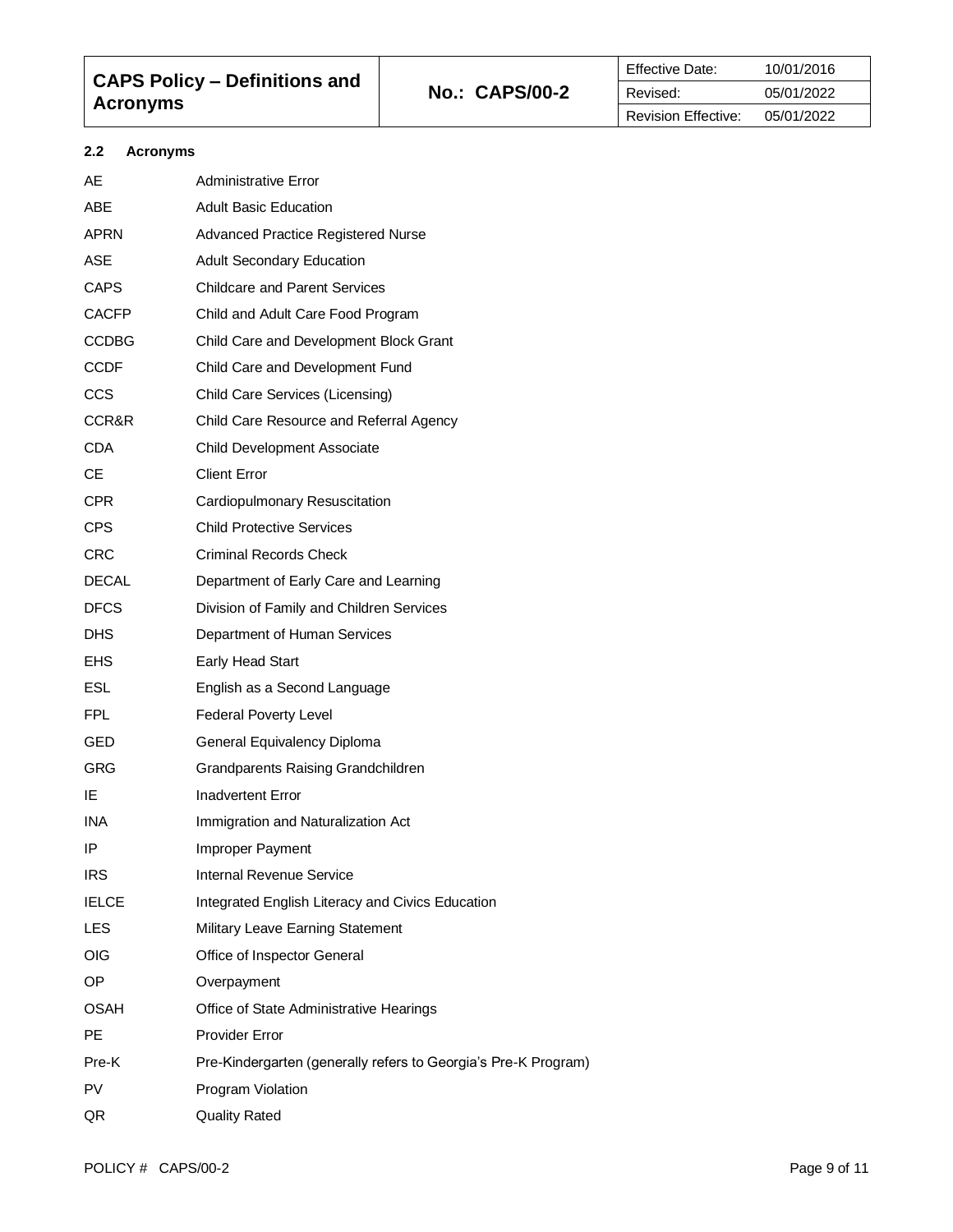| <b>CAPS Policy – Definitions and</b><br><b>Acronyms</b> |                                  | <b>No.: CAPS/00-2</b> | <b>Effective Date:</b><br>Revised: | 10/01/2016<br>05/01/2022 |
|---------------------------------------------------------|----------------------------------|-----------------------|------------------------------------|--------------------------|
|                                                         |                                  |                       | <b>Revision Effective:</b>         | 05/01/2022               |
| QRIS                                                    | Quality Rated Improvement System |                       |                                    |                          |
| <b>SFSP</b>                                             | Summer Food Service Program      |                       |                                    |                          |
| <b>SIDS</b>                                             | Sudden Infant Death Syndrome     |                       |                                    |                          |
| SMI                                                     | State's Median Income            |                       |                                    |                          |
| <b>SPMA</b>                                             | State Provider Management Agent  |                       |                                    |                          |
| <b>SPMS</b>                                             | State Provider Management System |                       |                                    |                          |

| State Provider Management System                     |
|------------------------------------------------------|
| Social Services Case Manager                         |
| State Median Income                                  |
| Supplemental Security Income (Blind, Aged, Disabled) |
| Social Security Number                               |
| Temporary Assistance for Needy Families              |
| <b>TANF Family Service Plan</b>                      |
| Technical Certificate of Credit                      |
| <b>Transitional Child Care</b>                       |
| Technical College Diploma                            |
| <b>Taxpayer Identification Number</b>                |
| Uniform Accounting System                            |
| Underpayment                                         |
| U.S. Citizenship and Immigration Services            |
|                                                      |

## **POLICY REVISION HISTORY**

| Date       | <b>Description of Change</b>                                                                                                                                                                                                                                                                                                                                                                                                                        |
|------------|-----------------------------------------------------------------------------------------------------------------------------------------------------------------------------------------------------------------------------------------------------------------------------------------------------------------------------------------------------------------------------------------------------------------------------------------------------|
| 03/26/2018 | Removed definition for Graduated Phase-out and added definitions for Gross Applicable Income<br>and Maximum Allowable Income.                                                                                                                                                                                                                                                                                                                       |
| 07/02/2018 | Revised definition of Minor Parent to 20 years of age or younger; revised definition for Special<br>Needs; added definition for Temporary Change; and added new definition for an authorized<br>representative. Replaced all instances of the word certificate with scholarship in this section and<br>throughout the Policy Manual. Replaced most instances of the word program with<br>provider in this section and throughout the Policy Manual. |
| 10/01/2018 | Revised the title of the "Special Needs" definition to "Children with Disabilities," in accordance with<br>a corresponding revision to the title of that priority group and added to the definition a requirement<br>that the disability affect the child's learning. Added new definition for serious injury.                                                                                                                                      |
| 10/19/2018 | Revised definition of temporary change to include any change in age and any change in residency<br>within the state of Georgia.                                                                                                                                                                                                                                                                                                                     |
| 02/01/2019 | Renamed sign in/sign out logs to arrival and departure records to align with child care licensing<br>rules; renamed informal caregiver to informal provider; added definitions for adverse action period,<br>comprehensive records check determination, core standards, and transportation records; and<br>revised definitions of dismissal and disqualification.                                                                                   |